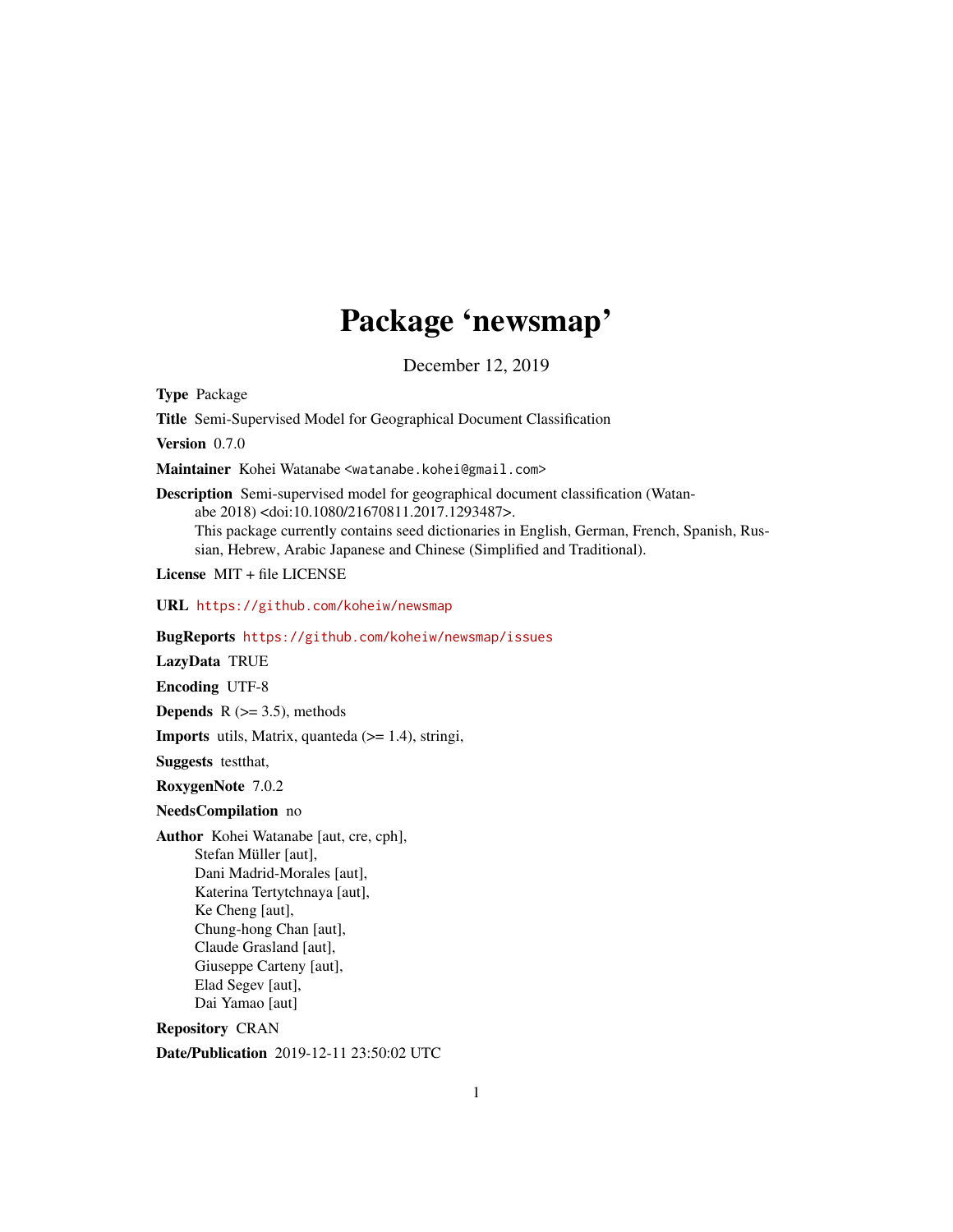### <span id="page-1-0"></span>R topics documented:

| Index |                                                                                                   | 10 |
|-------|---------------------------------------------------------------------------------------------------|----|
|       |                                                                                                   |    |
|       |                                                                                                   |    |
|       |                                                                                                   |    |
|       |                                                                                                   |    |
|       |                                                                                                   | -6 |
|       | $data\_dictionary\_newsmap\_zh\_cn \ldots \ldots \ldots \ldots \ldots \ldots \ldots \ldots$       | -6 |
|       |                                                                                                   | -6 |
|       |                                                                                                   |    |
|       |                                                                                                   |    |
|       |                                                                                                   |    |
|       | $data\_dictionary\_newsmap\_fr \dots \dots \dots \dots \dots \dots \dots \dots \dots \dots \dots$ |    |
|       |                                                                                                   |    |
|       |                                                                                                   |    |
|       |                                                                                                   |    |
|       |                                                                                                   |    |
|       |                                                                                                   |    |
|       |                                                                                                   |    |

accuracy *Evaluate classification accuracy in precision and recall*

#### Description

Evaluate classification accuracy in precision and recall

#### Usage

accuracy(x, y)

#### Arguments

x vercor of predicted classes y vector of true classes

#### Examples

```
class_pred <- c('US', 'GB', 'US', 'CN', 'JP', 'FR', 'CN') # prediction
class_true <- c('US', 'FR', 'US', 'CN', 'KP', 'EG', 'US') # true class
acc <- accuracy(class_pred, class_true)
print(acc)
summary(acc)
```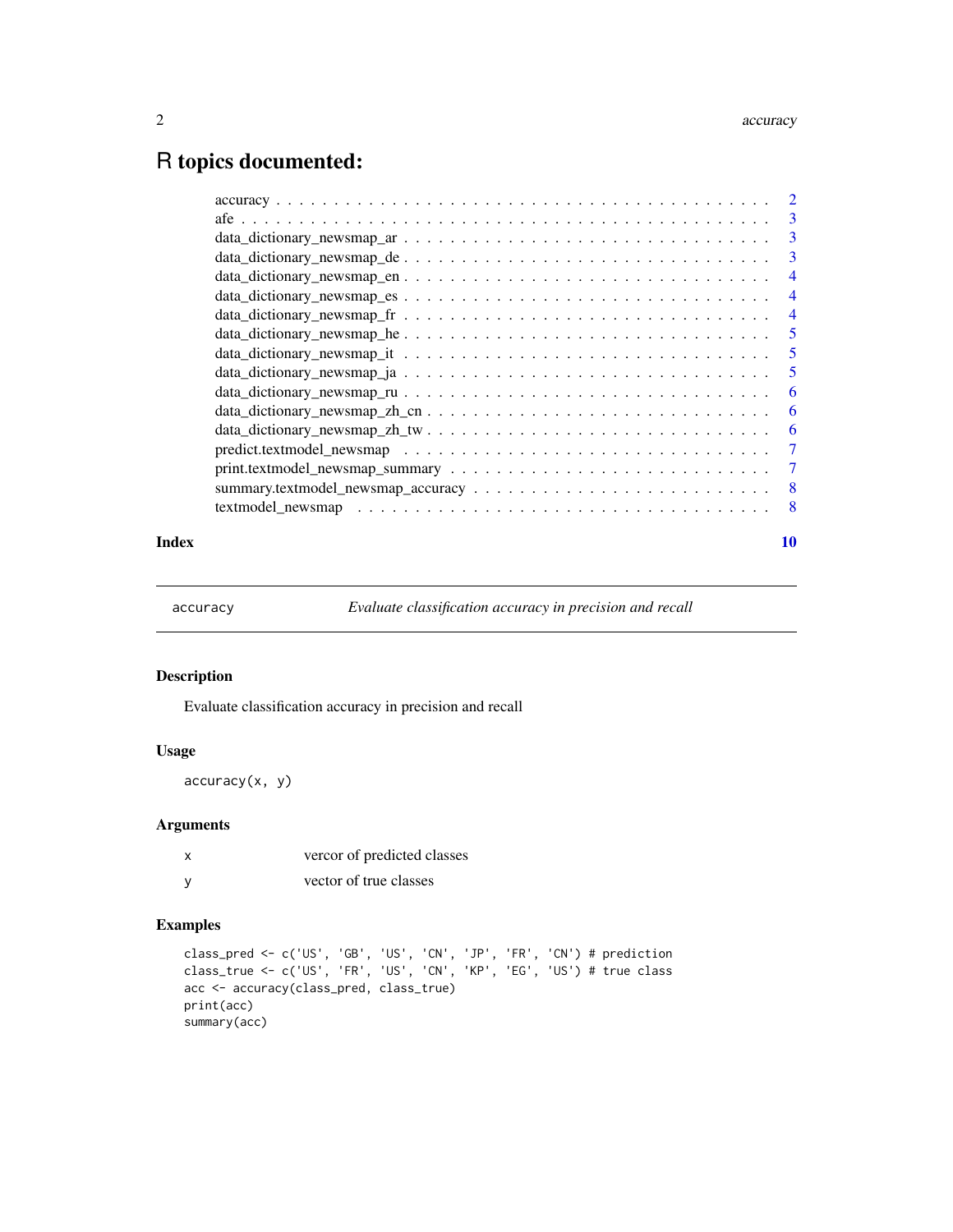#### <span id="page-2-0"></span>Description

Compute average feature entroy

#### Usage

 $afe(x, y, smooth = 1)$ 

#### Arguments

| $\mathsf{x}$ | a dfm for features                                        |
|--------------|-----------------------------------------------------------|
| <b>V</b>     | a dfm for labels                                          |
| smooth       | a numeric value for smoothing to include all the features |

```
data_dictionary_newsmap_ar
```
*Seed geographical dictionary in Arabic*

### Description

Seed geographical dictionary in Arabic

#### Author(s)

Dai Yamao <daiyamao@scs.kyushu-u.ac.jp>

data\_dictionary\_newsmap\_de

*Seed geographical dictionary in German*

### Description

Seed geographical dictionary in German

#### Author(s)

Stefan Müller <mullers@tcd.ie>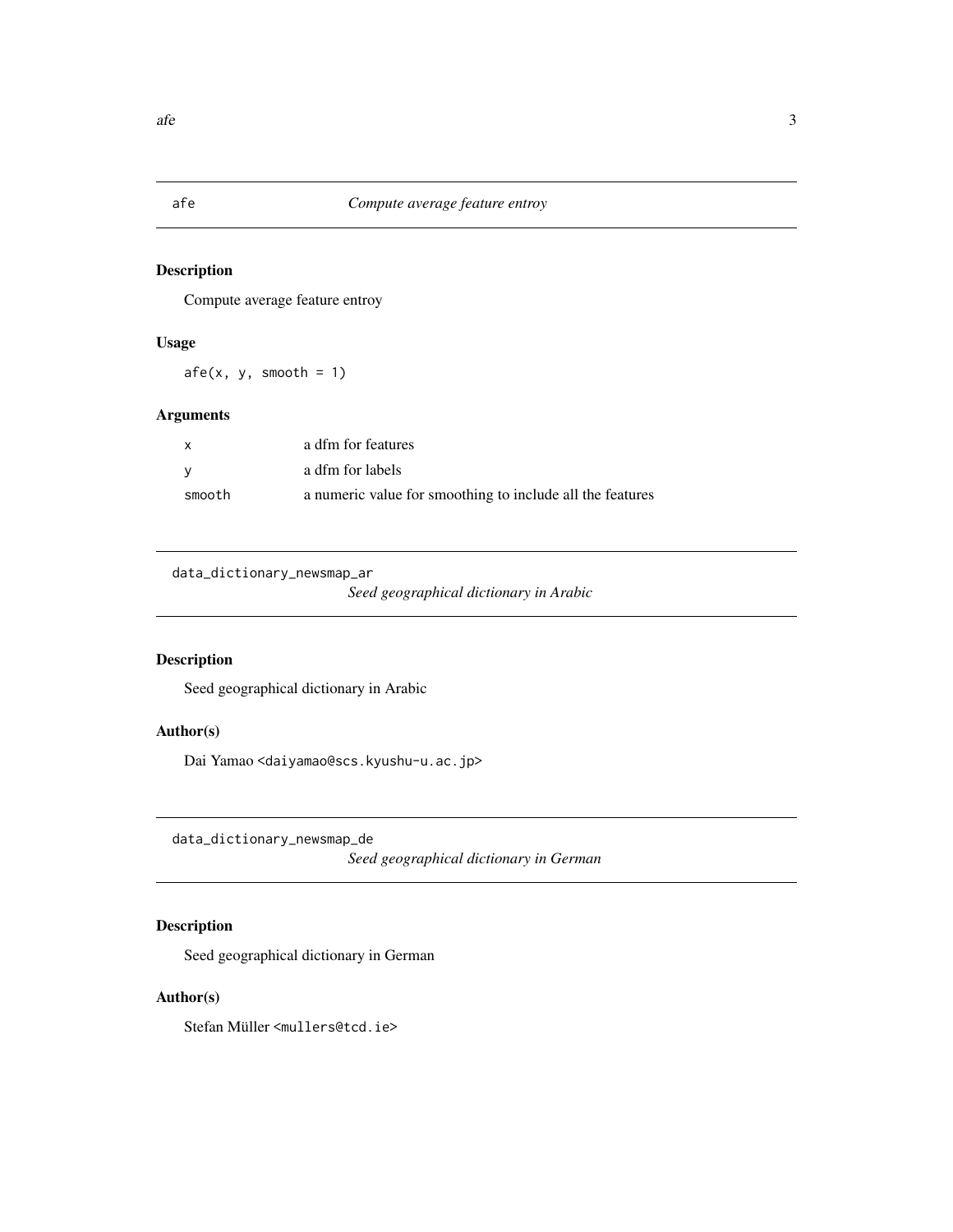<span id="page-3-0"></span>data\_dictionary\_newsmap\_en

*Seed geographical dictionary in English*

#### Description

Seed geographical dictionary in English

#### Author(s)

Kohei Watanabe <watanabe.kohei@gmail.com>

data\_dictionary\_newsmap\_es

*Seed geographical dictionary in Spanish*

#### Description

Seed geographical dictionary in Spanish

#### Author(s)

Dani Madrid-Morales <dani.madrid@my.cityu.edu.hk>

data\_dictionary\_newsmap\_fr

*Seed geographical dictionary in French*

#### Description

Seed geographical dictionary in French

#### Author(s)

Claude Grasland <claude.grasland@parisgeo.cnrs.fr>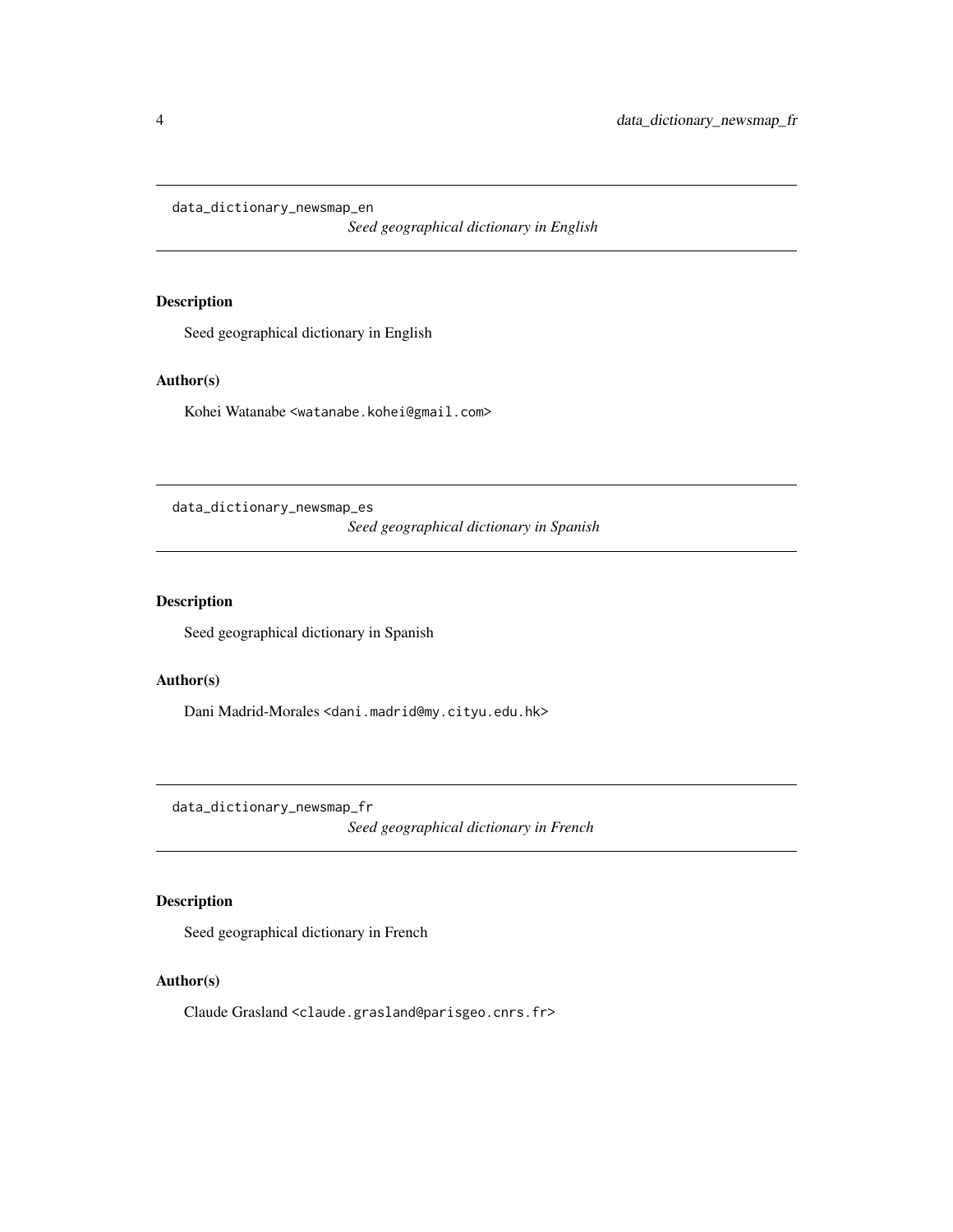<span id="page-4-0"></span>data\_dictionary\_newsmap\_he

*Seed geographical dictionary in Hebrew*

#### Description

Seed geographical dictionary in Hebrew

#### Author(s)

Elad Segev <eladseg@gmail.com>

data\_dictionary\_newsmap\_it

*Seed geographical dictionary in Italian*

#### Description

Seed geographical dictionary in Italian

#### Author(s)

Giuseppe Carteny <giuseppe.carteny@unimi.it>

data\_dictionary\_newsmap\_ja

*Seed geographical dictionary in Japanese*

#### Description

Seed geographical dictionary in Japanese

#### Author(s)

Kohei Watanabe <watanabe.kohei@gmail.com>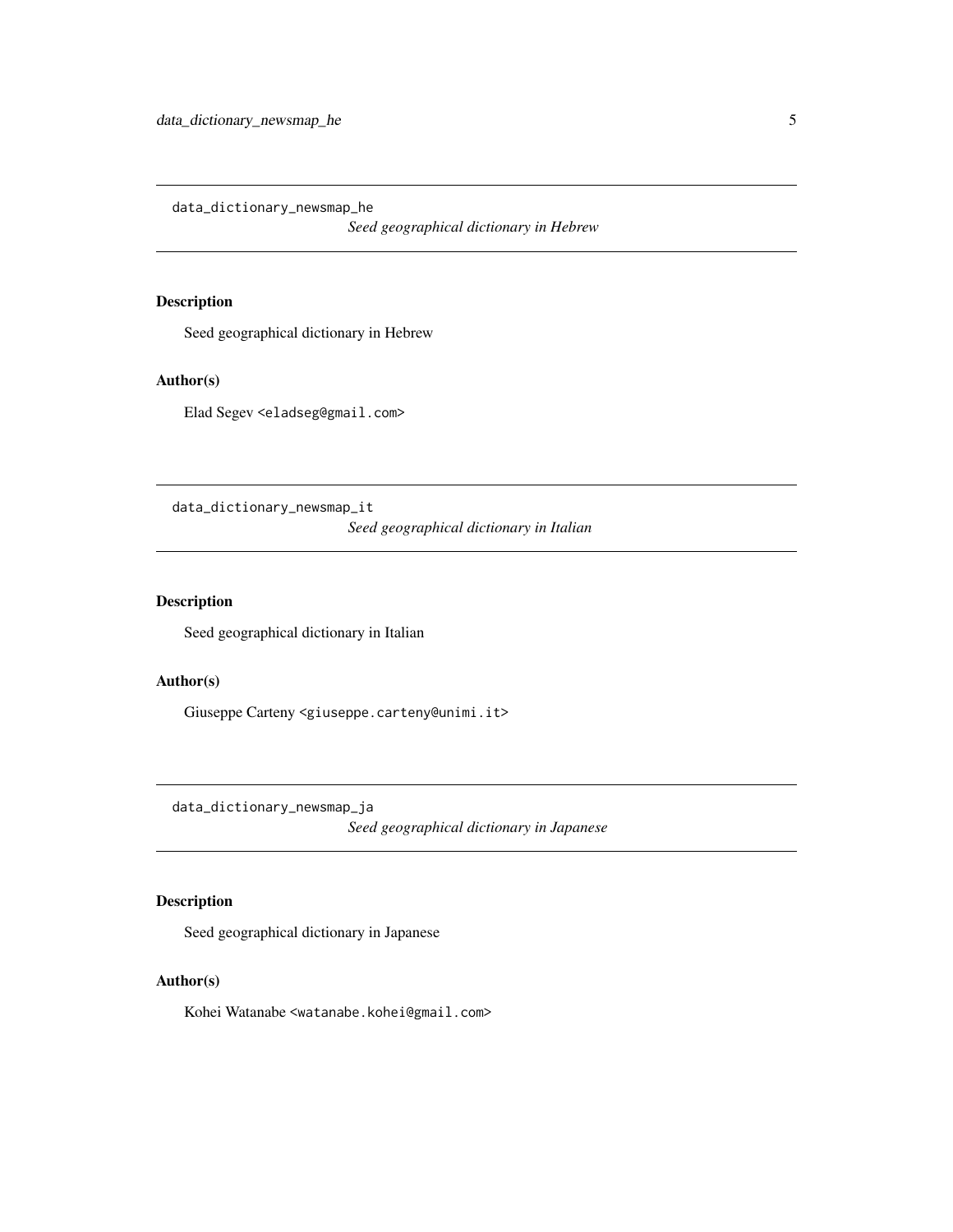<span id="page-5-0"></span>data\_dictionary\_newsmap\_ru

*Seed geographical dictionary in Russian*

#### Description

Seed geographical dictionary in Russian

#### Author(s)

Katerina Tertytchnaya <katerina.tertytchnaya@gmail.com>

data\_dictionary\_newsmap\_zh\_cn

*Seed geographical dictionary in Chinese (simplified)*

#### **Description**

Seed geographical dictionary in Chinese (simplified)

#### Author(s)

Ke Cheng <kecheng.ac@gmail.com>

data\_dictionary\_newsmap\_zh\_tw

*Seed geographical dictionary in Chinese (traditional)*

#### Description

Seed geographical dictionary in Chinese (traditional)

#### Author(s)

Chung-hong Chan <chainsawtiney@gmail.com>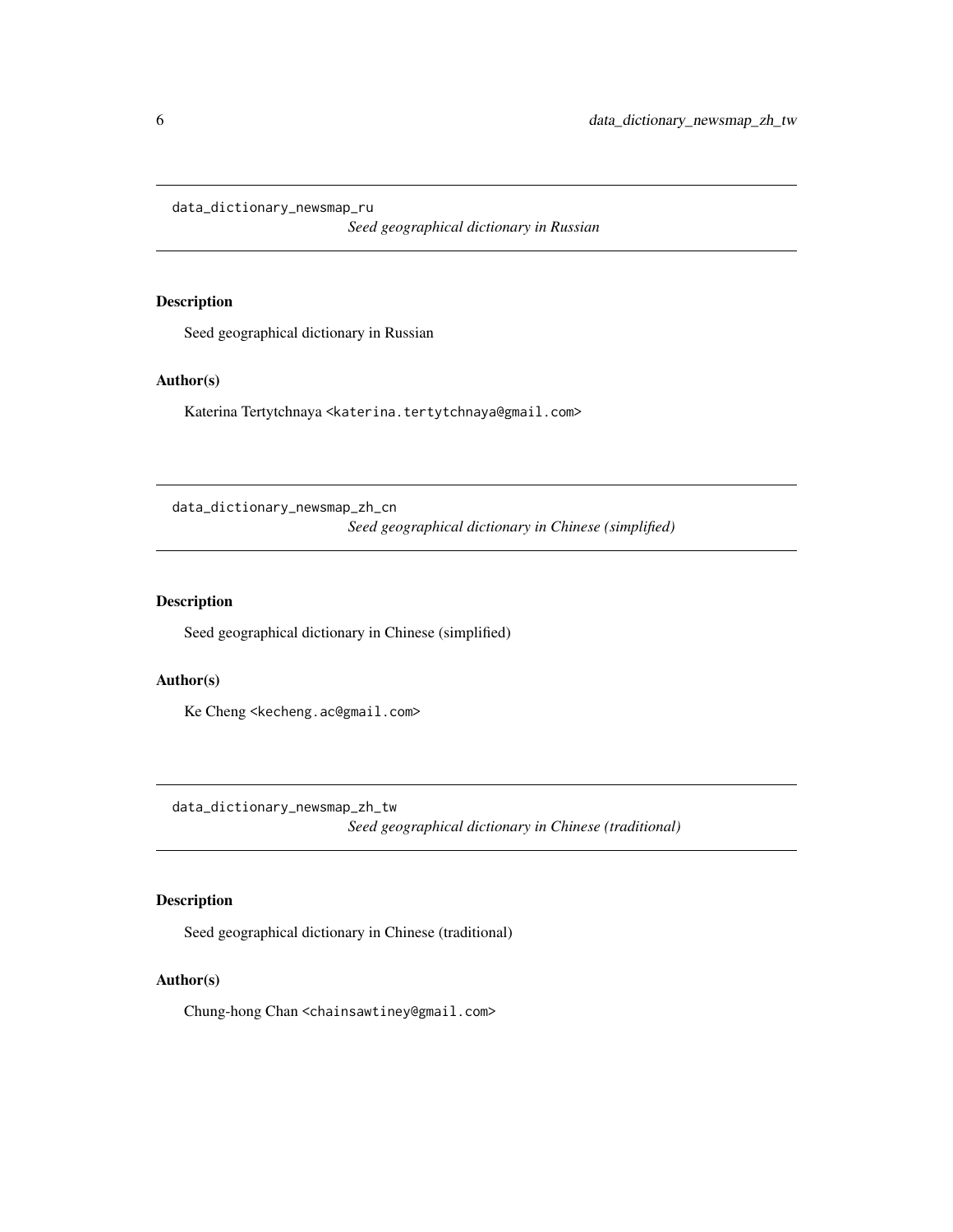<span id="page-6-0"></span>predict.textmodel\_newsmap

*Prediction method for textmodel\_newsmap*

#### Description

Predict document class using trained a Newsmap model

#### Usage

```
## S3 method for class 'textmodel_newsmap'
predict(
 object,
 newdata = NULL,
 confidence.fit = FALSE,
  rank = 1L,
  type = c("top", "all"),...
)
```
#### Arguments

| object  | a fitted Newsmap textmodel                                                                                                                 |
|---------|--------------------------------------------------------------------------------------------------------------------------------------------|
| newdata | dfm on which prediction should be made                                                                                                     |
|         | confidence. fit if TRUE, likelihood ratio score will be returned                                                                           |
| rank    | rank of class to be predicted. Only used when type = "top".                                                                                |
| type    | if top, return the most likely class specified by rank; other swise return a matrix<br>of lilelyhood ratio scores for all possible classes |
|         | not used.                                                                                                                                  |

print.textmodel\_newsmap\_summary *Print method for a fitted Newsmap model*

#### Description

Print method for a fitted Newsmap model

#### Usage

```
## S3 method for class 'textmodel_newsmap_summary'
print(x, \ldots)
```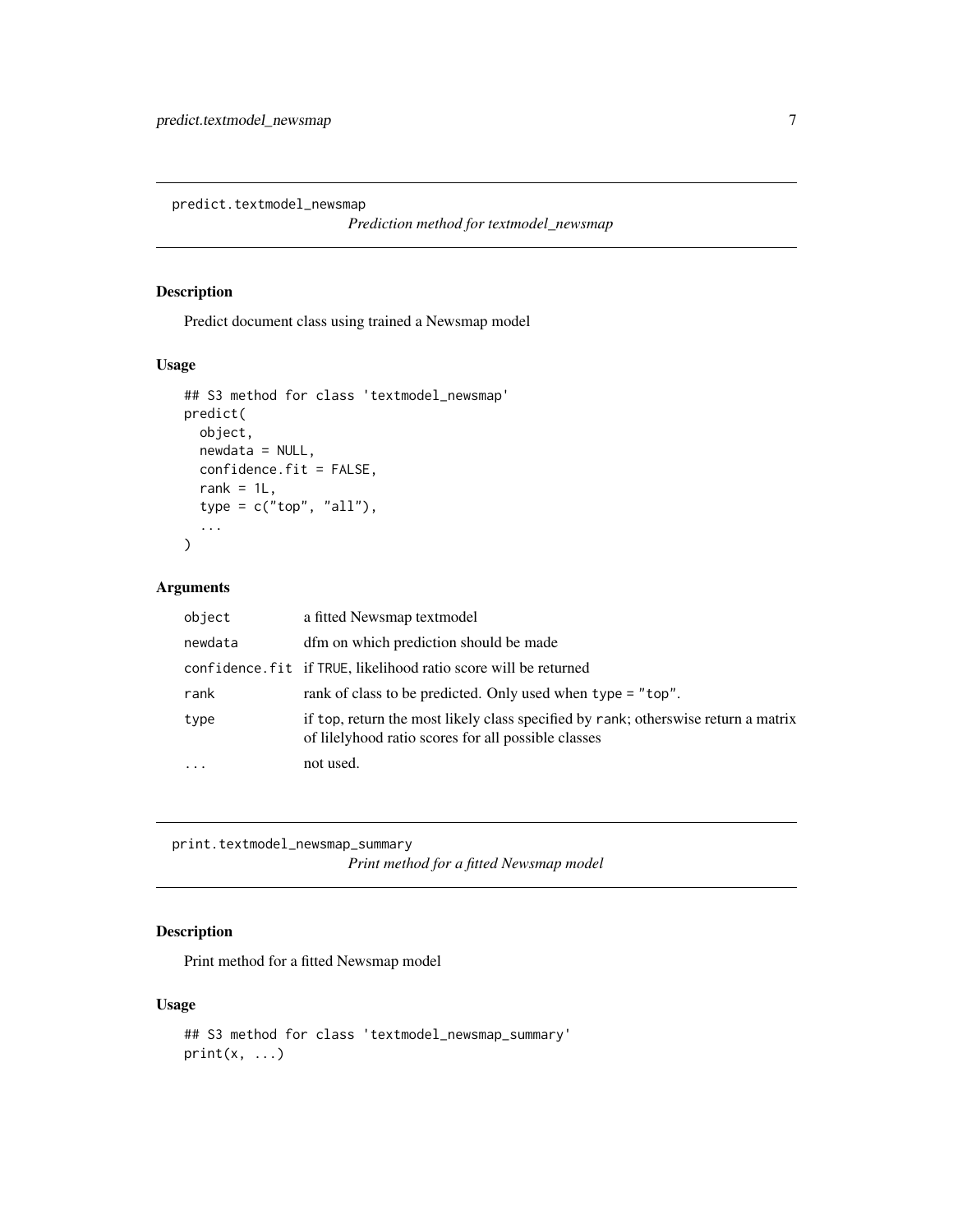#### <span id="page-7-0"></span>Arguments

| x | a fitted Newsmap textmodel |
|---|----------------------------|
| . | not used.                  |

summary.textmodel\_newsmap\_accuracy *Calcualte micro and macro average measures of accuracy*

#### Description

This function calculates micro-averave precision (p) and recall (r) and macro-average precision (P) and recall (R) based on a confusion matrix from accuracy().

#### Usage

```
## S3 method for class 'textmodel_newsmap_accuracy'
summary(object, ...)
```
#### Arguments

| object            | output of accuracy() |
|-------------------|----------------------|
| $\cdot\cdot\cdot$ | not used.            |

| textmodel_newsmap | Semi-supervised Bayesian multinomial model for geographical docu- |
|-------------------|-------------------------------------------------------------------|
|                   | ment classification                                               |

#### Description

Train a Newsmap model to predict geographical focus of documents using a pre-defined seed dictionary. Currently seed dictionaries are available in English (en), German (de), Spanish (es), Japanese (ja), Russian (ru) and Chinese (zh).

#### Usage

```
textmodel_newsmap(x, y, smooth = 1, verbose = quanteda_options("verbose"))
```
#### Arguments

| x       | dfm from which features will be extracted  |
|---------|--------------------------------------------|
| y       | dfm in which features will be class labels |
| smooth  | smoothing parameter for word frequency     |
| verbose | if TRUE, show progress of training         |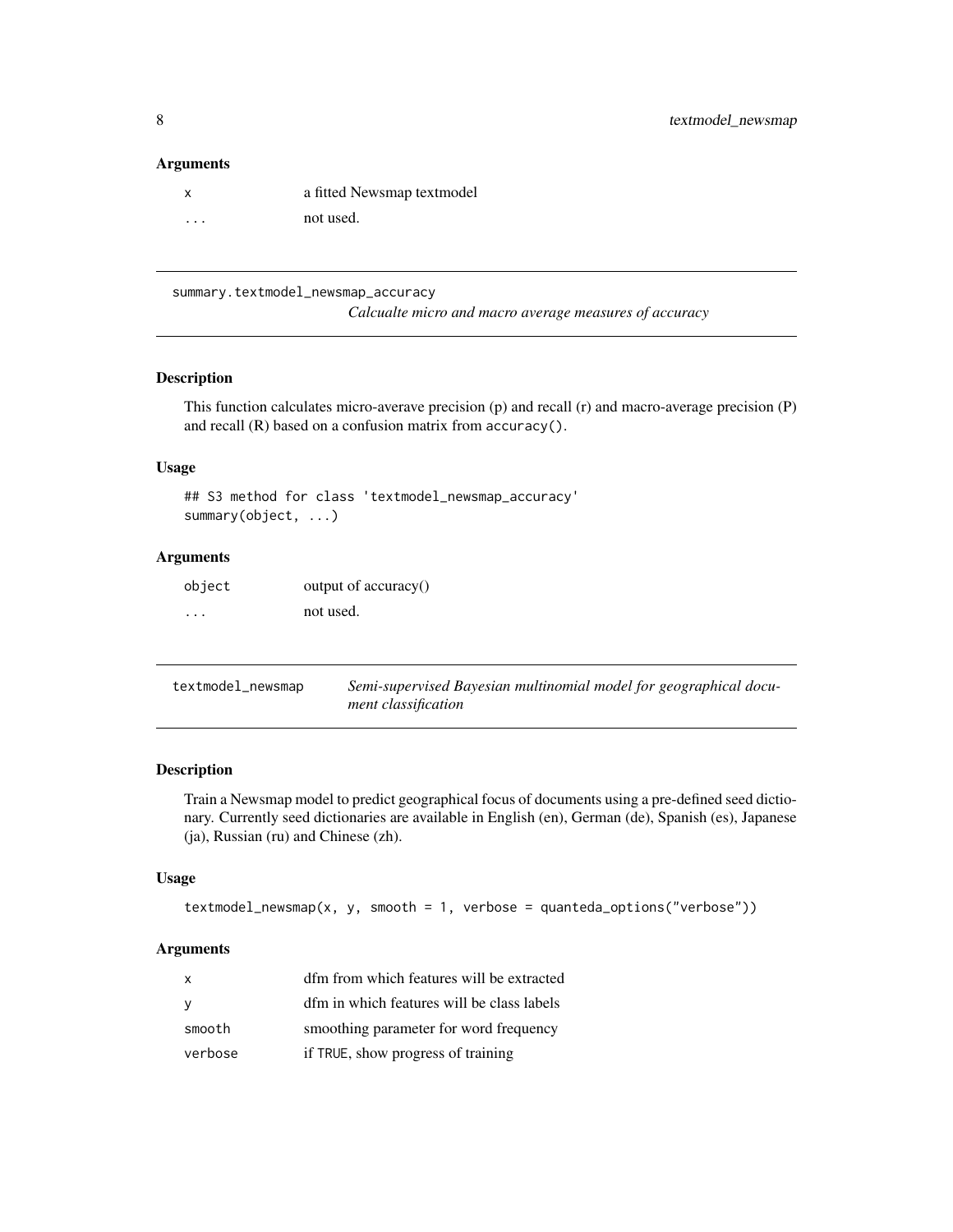textmodel\_newsmap 9

#### References

Kohei Watanabe. 2018. ["Newsmap: semi-supervised approach to geographical news classification."](http://www.tandfonline.com/eprint/dDeyUTBrhxBSSkHPn5uB/full) *Digital Journalism* 6(3): 294-309.

#### Examples

```
require(quanteda)
text_en <- c(text1 = "This is an article about Ireland.",
            text2 = "The South Korean prime minister was re-elected.")
toks_en <- tokens(text_en)
label_toks_en <- tokens_lookup(toks_en, data_dictionary_newsmap_en, levels = 3)
label_dfm_en <- dfm(label_toks_en)
feat_dfm_en <- dfm(toks_en, tolower = FALSE)
```

```
model_en <- textmodel_newsmap(feat_dfm_en, label_dfm_en)
predict(model_en)
```